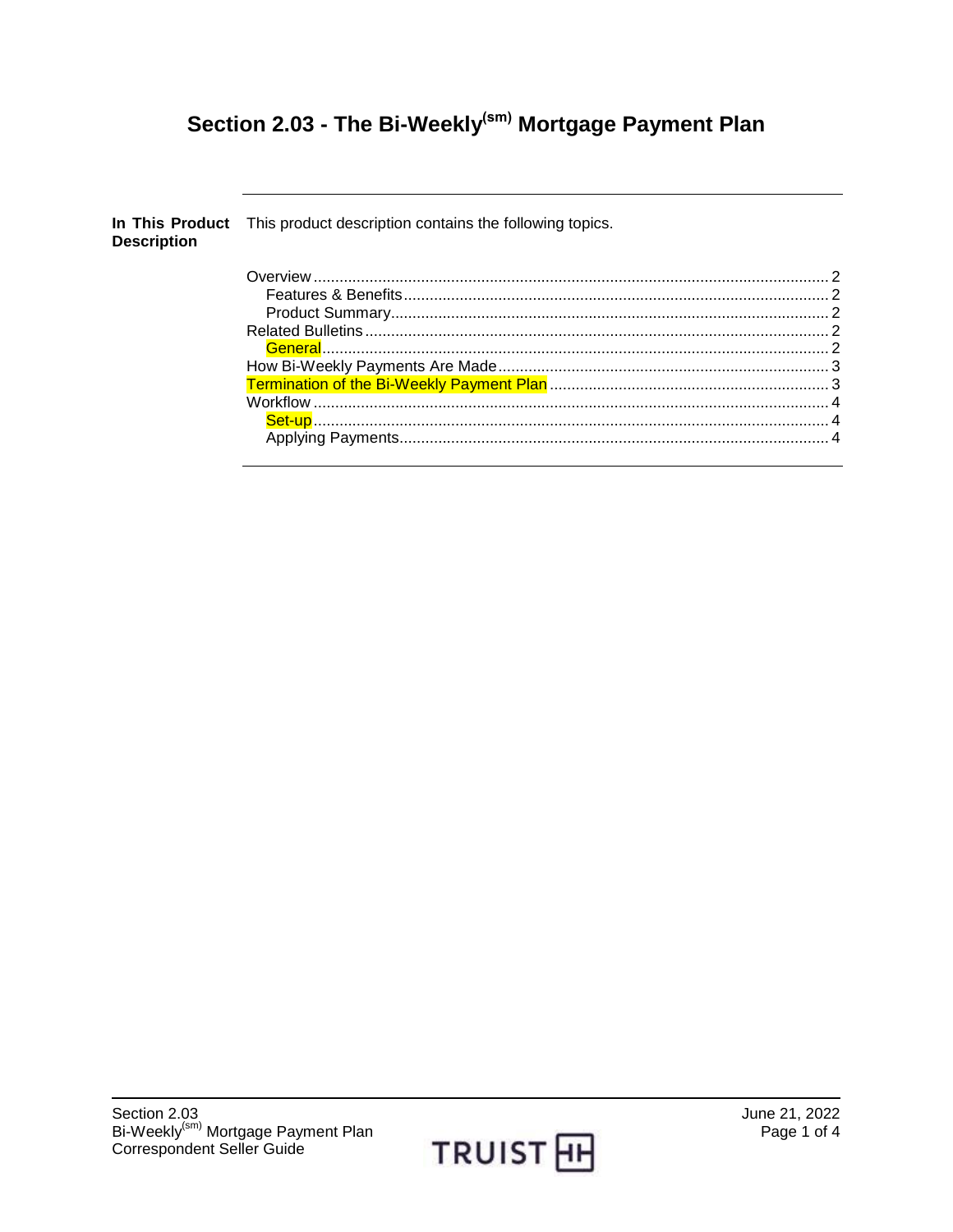### **Overview**

#### **Features & Benefits** Features and benefits of The Bi-Weekly Mortgage Payment Plan mortgage include the following.

| <b>Features</b>                                                                | <b>Benefits</b>                                |
|--------------------------------------------------------------------------------|------------------------------------------------|
| Paying bi-weekly payments enables the<br>borrowers to make 13 payments instead | Borrowers pay off their loans more<br>rapidly. |
| of 12 mortgage payments per year.                                              |                                                |
| The Bi-Weekly Mortgage Payment Plan                                            | Borrowers may convert back to the              |
| may be discontinued whenever the                                               | traditional monthly payment plan at            |
| borrower chooses.                                                              | any time in the future.                        |

#### **Product Summary**

- **•** Borrowers make  $\frac{1}{2}$  of a regular monthly payment every two (2) weeks.
- Payments are made by automatic draft from the borrower's checking or savings account. Borrowers *cannot* pay by check.

### **Related Bulletins**

**General** Related bulletins are provided below in PDF format. To view the list of published bulletins, select the applicable year below.

> [2022](https://truistsellerguide.com/manual/cor/bulletins/Related%20Bulletins/2022/CBi-Weekly2022.pdf) [2020](https://truistsellerguide.com/manual/cor/bulletins/Related%20Bulletins/2020/CBi-Weekly2020.pdf)

**Note**: There were no related bulletins published in 2019 or 2021.

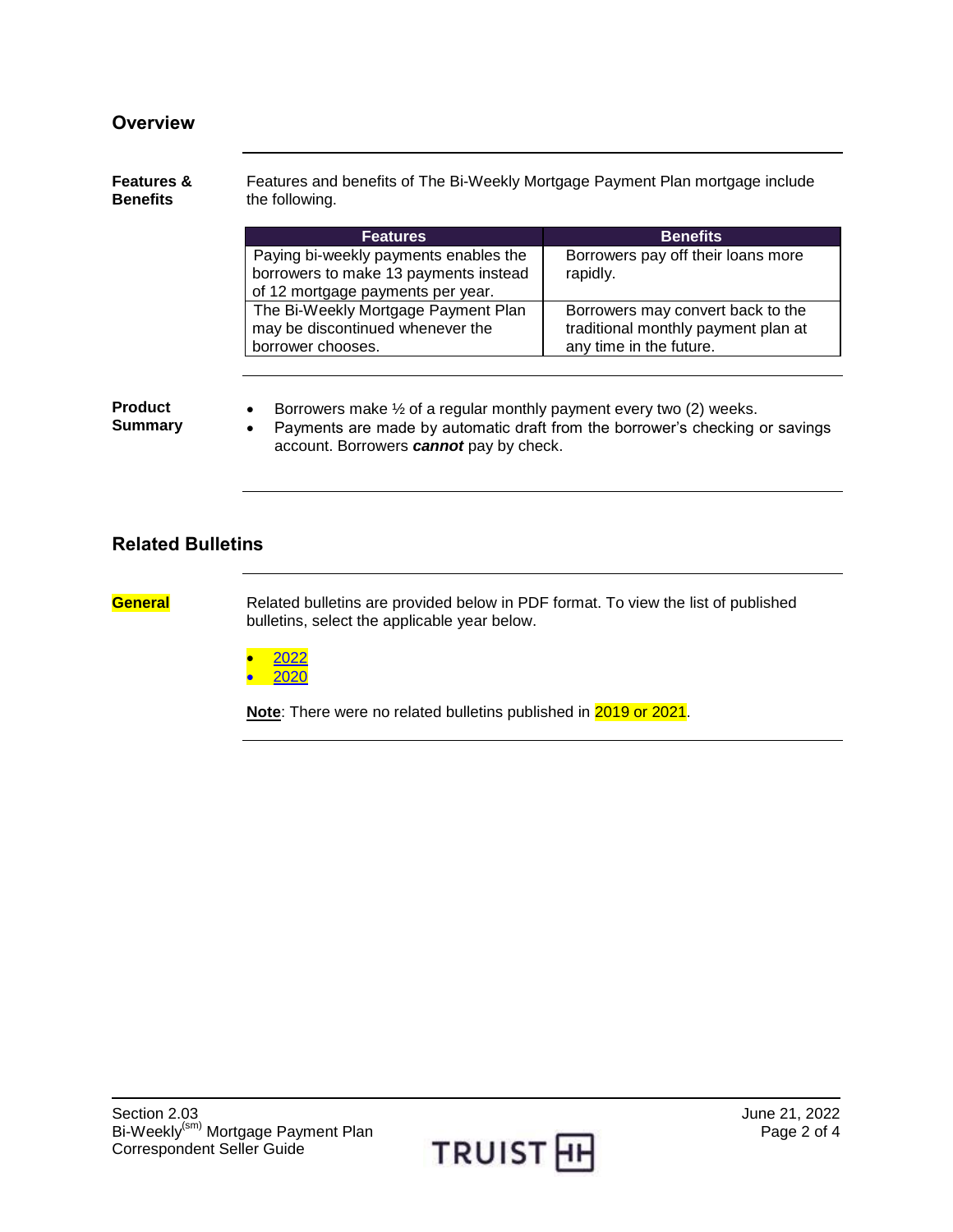#### **How Bi-Weekly Payments Are Made**

- General Bi-weekly payments are automatically drafted from the borrower's checking or savings account.
	- Most financial institutions are accessible through the Federal Reserve Automated Clearing House (ACH) System.
	- The borrower is ineligible for The Bi-Weekly Mortgage Payment Plan if his/her financial institution is not accessible to the ACH System.
	- Bi-weekly payments *cannot* be made by check or cash.

#### **Termination of the Bi-Weekly Payment Plan**

| General | The Bi-Weekly Mortgage Payment Plan may be terminated automatically under<br>the following conditions:<br>the borrower closed the checking or savings account from which bi-weekly<br>$\bullet$<br>payments are drafted without providing 30 days prior notification and without<br>authorizing bi-weekly drafts from another account,<br>the borrower moves the checking or savings account to an institution, which<br>$\bullet$<br>Truist cannot access for drafts through ACH,<br>authorization provided by the borrower for the draft is revoked by the<br>$\bullet$<br>borrower or any other person who signed the authorization, and/or<br>regulatory or legislative change is enacted which will have a detrimental<br>$\bullet$<br>affect on Truist's ability to provide this service or which would make it illegal<br>or unlawful to provide such a service.<br>If any of the above occurs, the borrower will be notified of the termination.<br>$\bullet$<br>The borrower must then make payments according to the monthly schedule<br>described in the Note.<br>The borrower may terminate the Bi-Weekly payment Plan by notifying Truist<br>$\bullet$<br>in writing at least 30 days prior to terminating their bi-weekly payment. The<br>written notice would be sent to:<br><b>Truist, Attn: Bi-Weekly</b><br>P. O. Box 1868<br>Greenville, SC 29602 |
|---------|----------------------------------------------------------------------------------------------------------------------------------------------------------------------------------------------------------------------------------------------------------------------------------------------------------------------------------------------------------------------------------------------------------------------------------------------------------------------------------------------------------------------------------------------------------------------------------------------------------------------------------------------------------------------------------------------------------------------------------------------------------------------------------------------------------------------------------------------------------------------------------------------------------------------------------------------------------------------------------------------------------------------------------------------------------------------------------------------------------------------------------------------------------------------------------------------------------------------------------------------------------------------------------------------------------------------------------------------------------------------|
|         | Note: Upon termination of The Bi-Weekly Mortgage Payment Plan option,                                                                                                                                                                                                                                                                                                                                                                                                                                                                                                                                                                                                                                                                                                                                                                                                                                                                                                                                                                                                                                                                                                                                                                                                                                                                                                |

Truist will apply all monies held in suspense to the amounts owed on the loan.